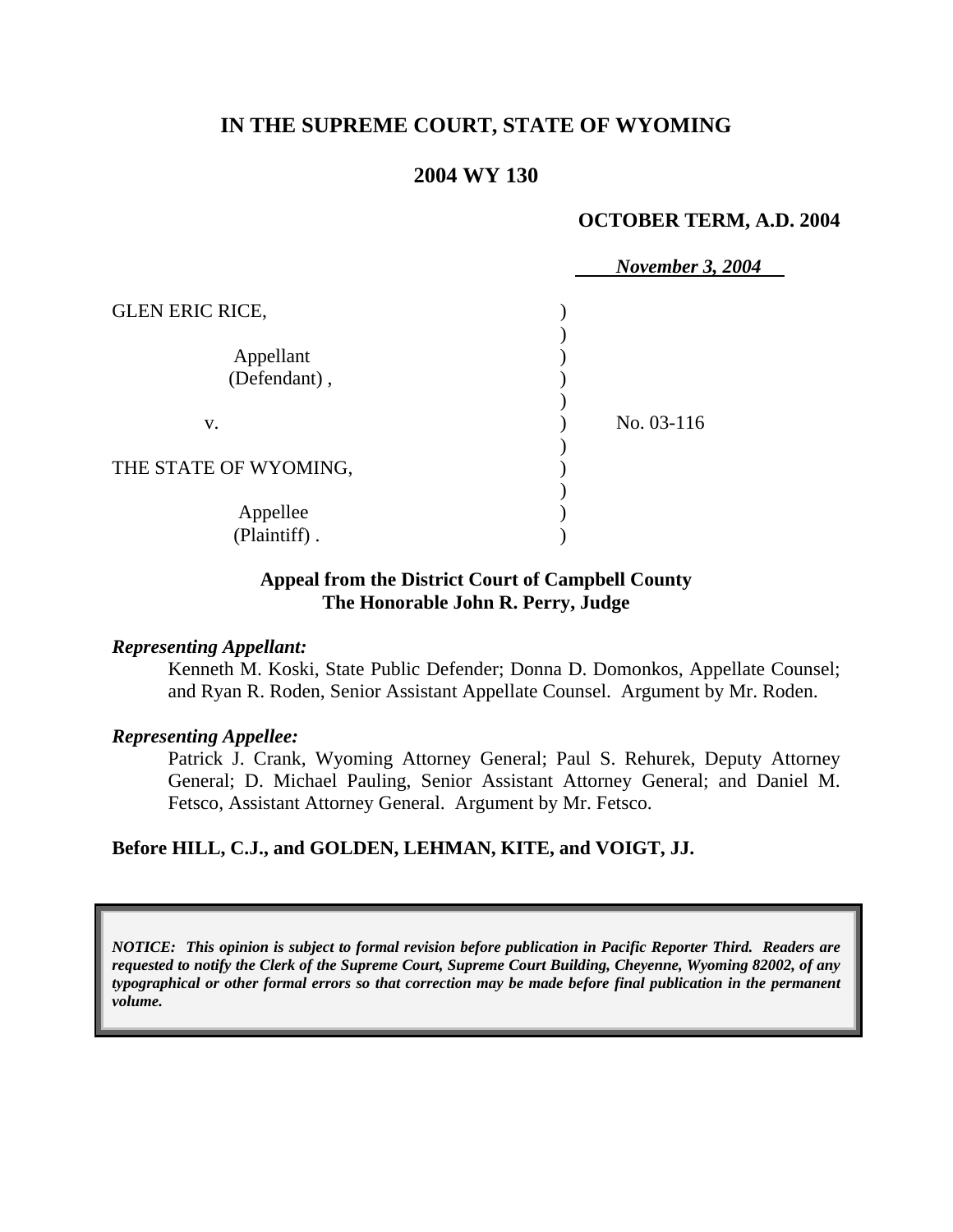## **HILL, Chief Justice.**

[¶1] Appellant, Glen E. Rice (Rice), entered a conditional plea of guilty to the crime of possession of marijuana with intent to deliver, thereby preserving his right to appeal the district court's denial of his motion to suppress the evidence against him. The police initially contacted Rice when he was found sleeping in his automobile at a convenience store/gas station in Gillette. During the course of the ensuing events, the police employed a drug detection dog that was already at the scene, to "sniff" the exterior of Rice's car. Rice made incriminating statements in response to questions posed to him by the police officer and Rice also voluntarily produced a tin of marijuana he had on his person. Rice was arrested at the scene for possession of marijuana. A later search of Rice's car revealed about 70 pounds of marijuana packed in luggage located in the trunk of the car. We will affirm.

## **ISSUES**

[¶2] Rice raises this issue:

Whether [Rice] was illegally seized and therefore the trial court erred in denying [his] motion to suppress evidence and statements.

The State contends that the district court properly denied Rice's motion to suppress.

## **FACTS AND PROCEEDINGS**

[¶3] Rice was asleep in his automobile, in the parking lot of a convenience store, in Gillette, Wyoming, when he was first contacted by the Gillette Police Department at about 10:00 p.m. on November 27, 2002. The police were checking on Rice because the parking lot had signage that indicated the parking was for customers only. The police had not received a complaint from the owner that night but had received frequent complaints in the past. On the scene was Gillette Police Officer Greg Brothers. According to Officer Brothers, he awakened Rice and questioned him. Officer Brothers checked Rice's Illinois driver's license, and there were no "wants or warrants," so it was returned to him and he was told that he was free to leave. In his testimony, Rice related that his driver's license was not returned to him until a week after he was released from jail on bond, and he was not told that he was free to go. As events further transpired, after Officer Brothers allowed Rice the freedom to leave in his car, and upon Officer Brothers' request, Rice agreed to answer some additional questions. During the course of that exchange, Rice eventually admitted there might be a "joint" in his car that had been left there by "friends." Officer Brothers first asked Rice if he could search the car and Rice refused. Officer Brothers then asked Rice for his consent to have his narcotics dog examine the exterior of his car. Rice at first declined to consent but when asked a second time, Officer Brothers testified that Rice consented. Rice testified that he did not consent. The dog alerted to at least two areas of the car, the trunk and the open driver's side front door. Rice then admitted he had a Carmex™ tin containing marijuana in his pants pocket and voluntarily produced it for Officer Brothers. Rice was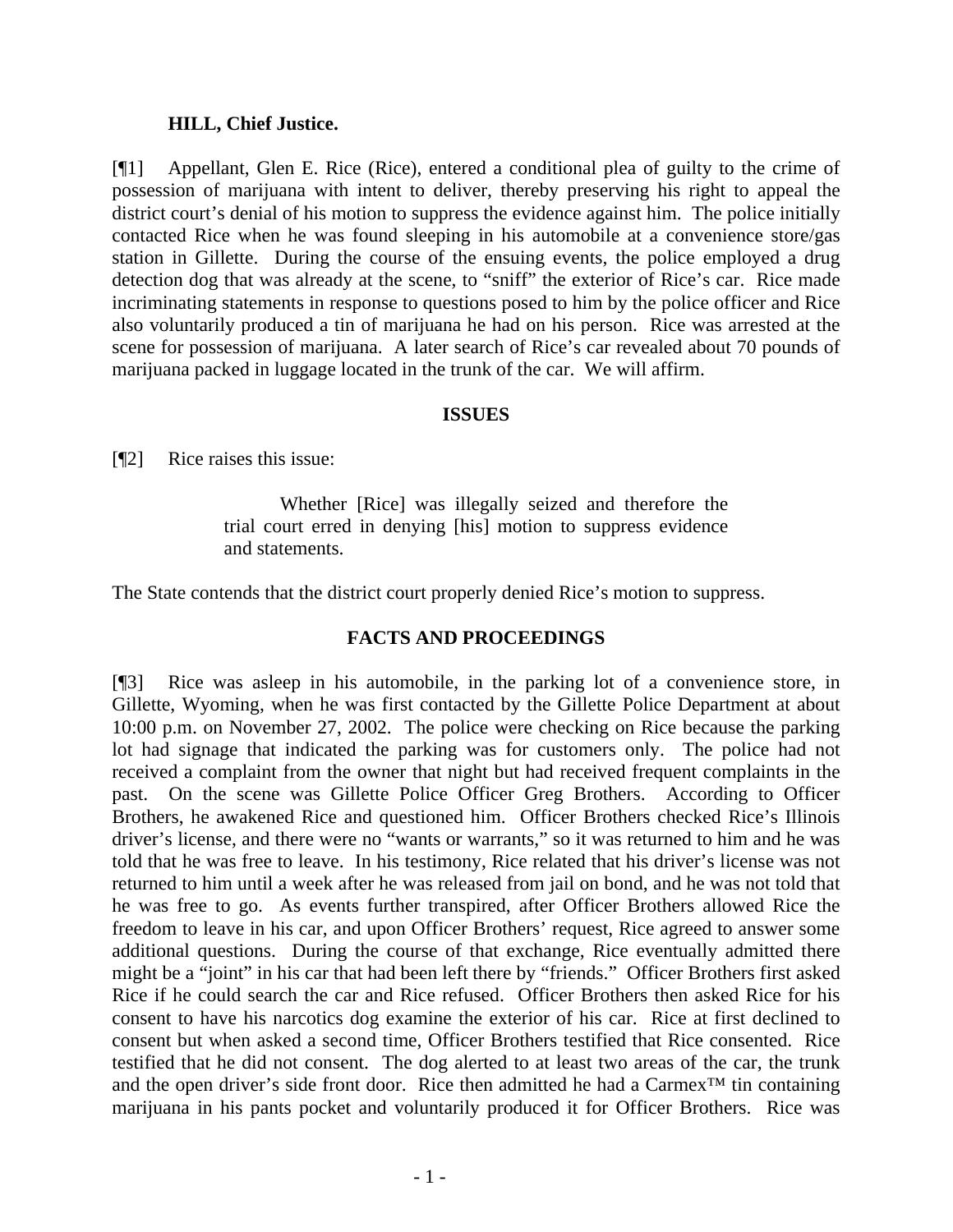arrested and taken to jail. Rice's car was searched, including the trunk of the car. The car was then taken to the Gillette Police Department, and the following day the police obtained a search warrant to further examine the contents of the car. The police were able to describe with great accuracy the things to be searched for because the contents of the car had already been examined.

[¶4] The more refined details pertinent to the motion to suppress will be set out in our discussion.

[¶5] In a felony information filed in the district court on December 11, 2002, Rice was charged with possession of marijuana with intent to deliver.<sup>1</sup> On January 8, 2003, Rice filed a motion to suppress the evidence found in his car and on his person, as well as the statements he made to the police. After a hearing, the district court denied the motion to suppress.

[¶6] On February 24, 2003, judgment was entered on Rice's conditional plea of guilty. The plea was conditioned upon recognition of his right to appeal the district court's denial of his motion to suppress. Rice was sentenced to serve a term of five to eight years in a state penal institution.

<sup>1</sup> **§ 35-7-1031. Unlawful manufacture or delivery; counterfeit substance; unlawful possession.**

<sup>(</sup>a) Except as authorized by this act, it is unlawful for any person to manufacture, deliver, or possess with intent to manufacture or deliver, a controlled substance. Any person who violates this subsection with respect to:

<sup>(</sup>i) Methamphetamine or a controlled substance classified in Schedule I or II which is a narcotic drug, is guilty of a crime and upon conviction may be imprisoned for not more than twenty (20) years, or fined not more than twenty-five thousand dollars (\$25,000.00), or both;

<sup>(</sup>ii) Any other controlled substance classified in Schedule I, II or III, is guilty of a crime and upon conviction may be imprisoned for not more than ten (10) years, fined not more than ten thousand dollars (\$10,000.00), or both;

<sup>(</sup>iii) A substance classified in Schedule IV, is guilty of a crime and upon conviction may be imprisoned for not more than two (2) years, fined not more than two thousand five hundred dollars (\$2,500.00), or both;

<sup>(</sup>iv) A substance classified in Schedule V, is guilty of a crime and upon conviction may be imprisoned for not more than one (1) year, fined not more than one thousand dollars (\$1,000.00), or both.

Wyo.Stat.Ann. § 35-7-1031(a) (LexisNexis 2003).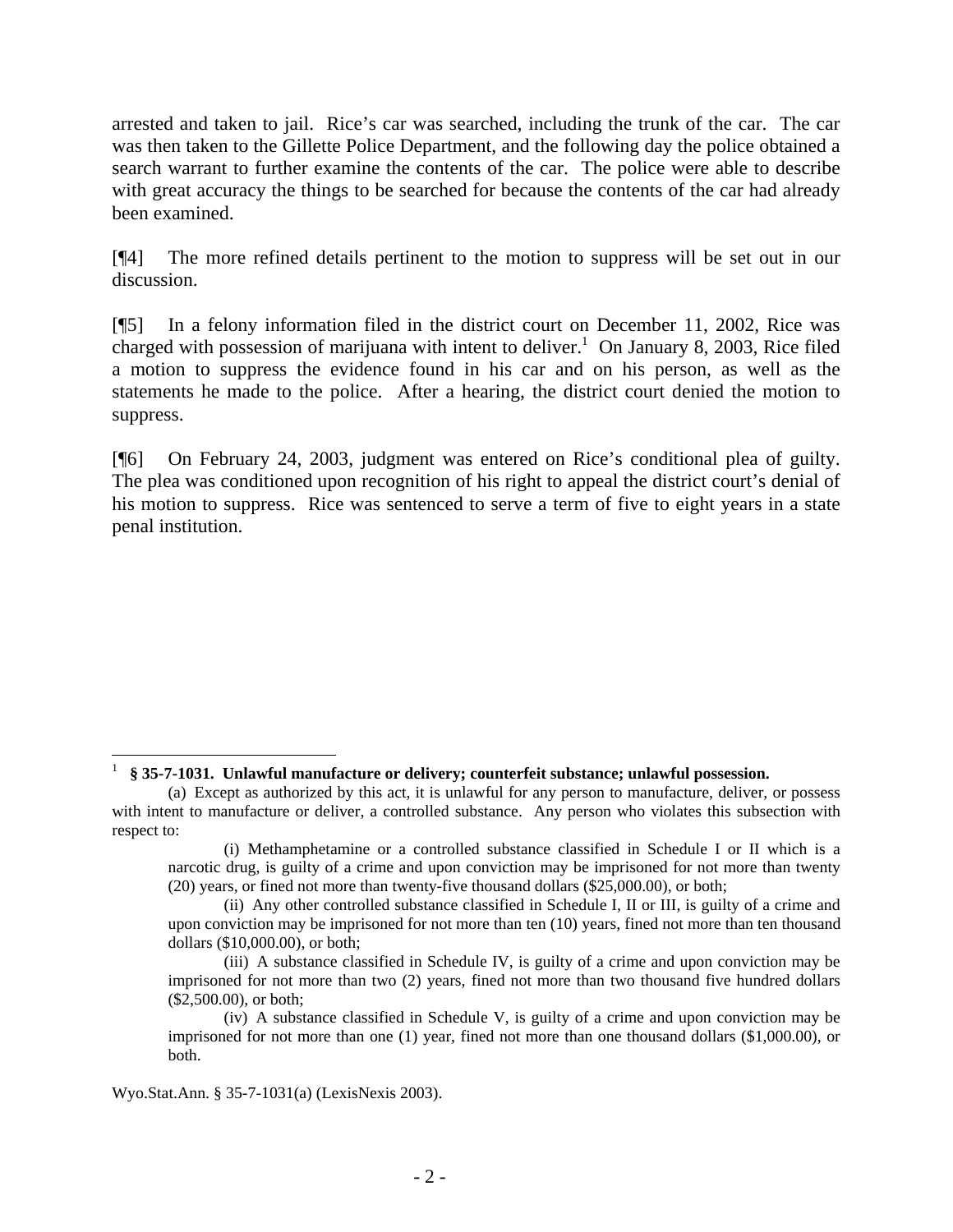#### **STANDARD OF REVIEW**

[¶7] We apply these standards to our evaluation of the district court's decision to deny the motion to suppress:

> A trial court's ruling on a defendant's motion to suppress a statement on the grounds that it was made involuntarily is reviewed de novo. In conducting such a review, we defer to the trial court's findings of fact unless those findings are clearly erroneous. This Court considers all the evidence in the light most favorable to the trial court's determination because the trial court has the opportunity to hear the evidence and to assess the credibility of witnesses. The Fifth and Fourteenth Amendments to the United States Constitution, and Wyoming Constitution Article 1, §§ 6 and 11, require that confessions be voluntary. A statement that is obtained by coercion is not trustworthy and may not be used at trial against the person who made it. A defendant is deprived of the right to due process of law if an involuntary statement is admitted at his trial. A statement is considered to be voluntary if the defendant makes it of his own free and deliberate choice, and not because of intimidation, coercion or deception. The prosecution has the burden to prove, by a preponderance of the evidence, that a defendant's statement is voluntary. *Lara v. State*, 2001 WY 53, ¶ 9, 25 P.3d 507, ¶ 9 (Wyo.2001); *also see Hadden v. State*, 2002 WY 41,¶ 17, 42 P.3d 495, ¶ 17 (Wyo.2002); and *Meek v. State*, 2002 WY 1, ¶ 13, 37 P.3d 1279, ¶ 13 (Wyo.2002).

*Goulart v. State*, 2003 WY 108, ¶ 6, 76 P.3d 1230 ¶ 6 (Wyo. 2003).

When we review a district court's ruling on a motion to suppress evidence, we do not interfere with the findings of fact unless they are clearly erroneous. When the district court has not made specific findings of fact, we will uphold its general ruling if the ruling is supportable by any reasonable view of the evidence. We consider the evidence in the light most favorable to the district court's ruling because of the district court's ability to assess "the credibility of the witnesses, weigh the evidence, and make the necessary inferences, deductions, and conclusions" at the hearing on the motion. The constitutionality of a particular search or seizure is, however, a question of law which we review de novo. *Meek v. State*, 2002 WY 1, ¶ 8, 37 P.3d 1279, ¶ 8 (Wyo.2002) (supporting citations omitted).

*Innis v. State*, 2003 WY 66, ¶ 13, 69 P.3d 413, ¶ 13 (Wyo. 2003).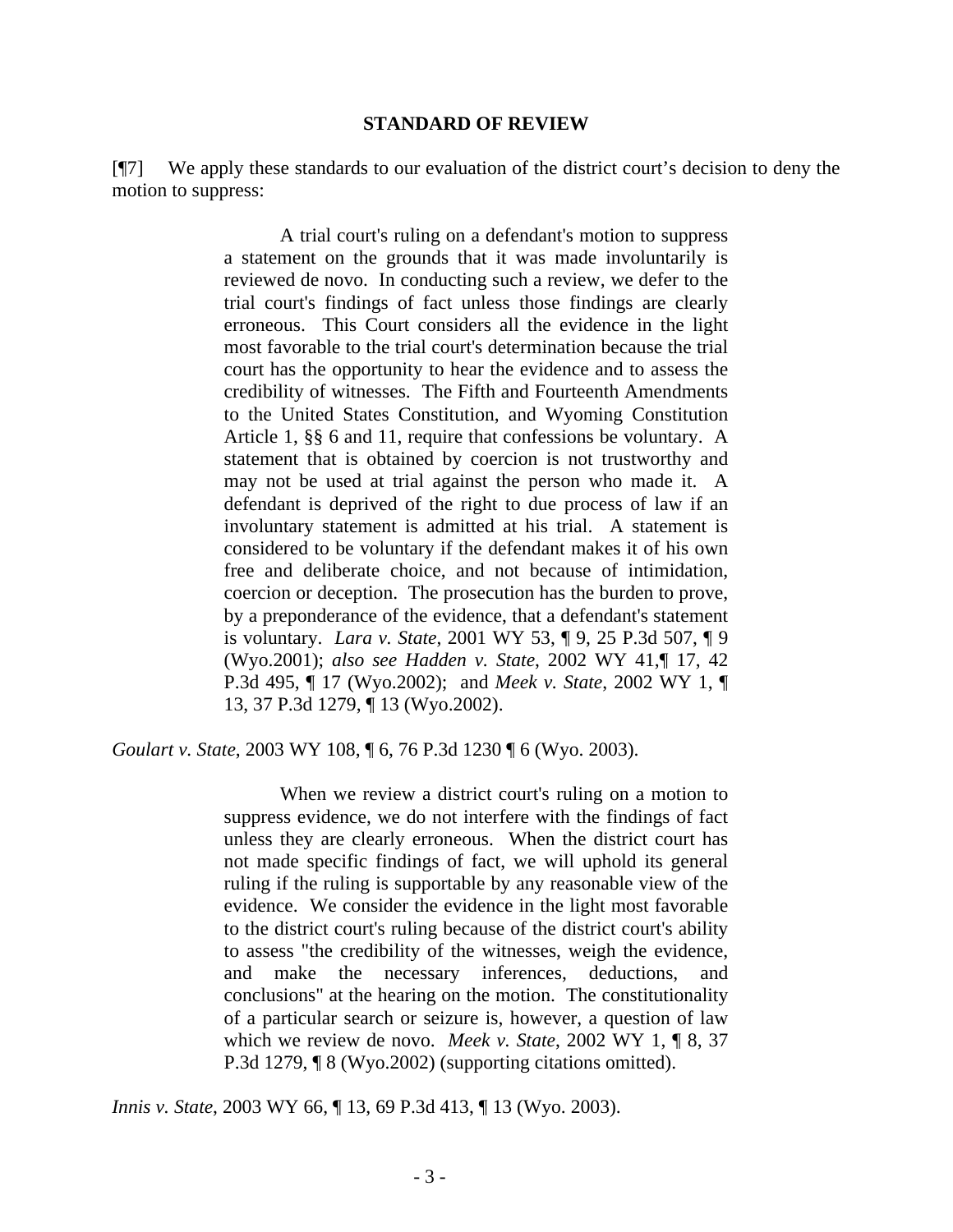"The investigatory stop represents a seizure which invokes Fourth Amendment safeguards, but, by its less intrusive character, requires only the presence of specific and articulable facts and rational inferences which give rise to a reasonable suspicion that a person has committed or may be committing a crime." *Wilson*, 874 P.2d at 220 (citing *Lopez v. State*, 643 P.2d 682, 683 [(Wyo.1982)]; *see also Putnam [v. State ]*, 995 P.2d [632] at 637 [(Wyo.2000)]; and *McChesney v. State*, 988 P.2d 1071, 1074 (Wyo.1999). We have a dual inquiry for evaluating the reasonableness of an investigatory stop: (1) whether the officer's actions were justified at the inception; and (2) whether it was reasonably related in scope to the circumstances that justified the interference in the first instance. *Wilson*, 874 P.2d at 223 (quoting *Terry*, 392 U.S. at 20, 88 S.Ct. at 1879); *see also United States v. Hensley*, 469 U.S. 221, 228, 105 S.Ct. 675, 680, 83 L.Ed.2d 604 (1985). An officer's conduct is judged by an objective standard which takes into account the totality of the circumstances. *Putnam*, 995 P.2d at 637; *Terry*, 392 U.S. at 21-22, 88 S.Ct. at 1879-81; *United States v. Lang*, 81 F.3d 955, 965 (10th Cir.1996).

*Martindale v. State*, 2001 WY 52, ¶ 11, 24 P.3d 1138, ¶ 11 (2001). In applying this test, the Court has "consistently eschewed bright-line rules, instead emphasizing the fact-specific nature of the reasonableness inquiry." *Ohio v. Robinette*, 519 U.S. 33, 39, 117 S.Ct. 417, 421, 136 L.Ed.2d 347 (1996). "The government has the burden of demonstrating that the seizure it seeks to justify on the basis of a reasonable suspicion was sufficiently limited in scope and duration to satisfy the conditions of an investigative seizure." *United States v. Perdue*, 8 F.3d 1455, 1462 (10th Cir.1993) (quotation marks omitted).

*Damato v. State*, 2003 WY 13, ¶ 9, 64 P.3d 700, 704-5, ¶ 9 (Wyo. 2003); *also see Fender v. State*, 2003 WY 96, ¶¶ 9-14, 74 P.3d 1220, ¶¶ 9-14 (Wyo. 2003).

#### **DISCUSSION**

[¶8] At the hearing on the motion to suppress, Officer Brothers testified that at 10:00 p.m., on November 27, 2002, he was patrolling the lot of a convenience store/gas station to ensure that there was no one loitering there. The store was in the process of closing. That store had made numerous complaints of people loitering in its parking lot, and sometimes the police went in there as a preventative measure. Officer Brothers explained that when people loiter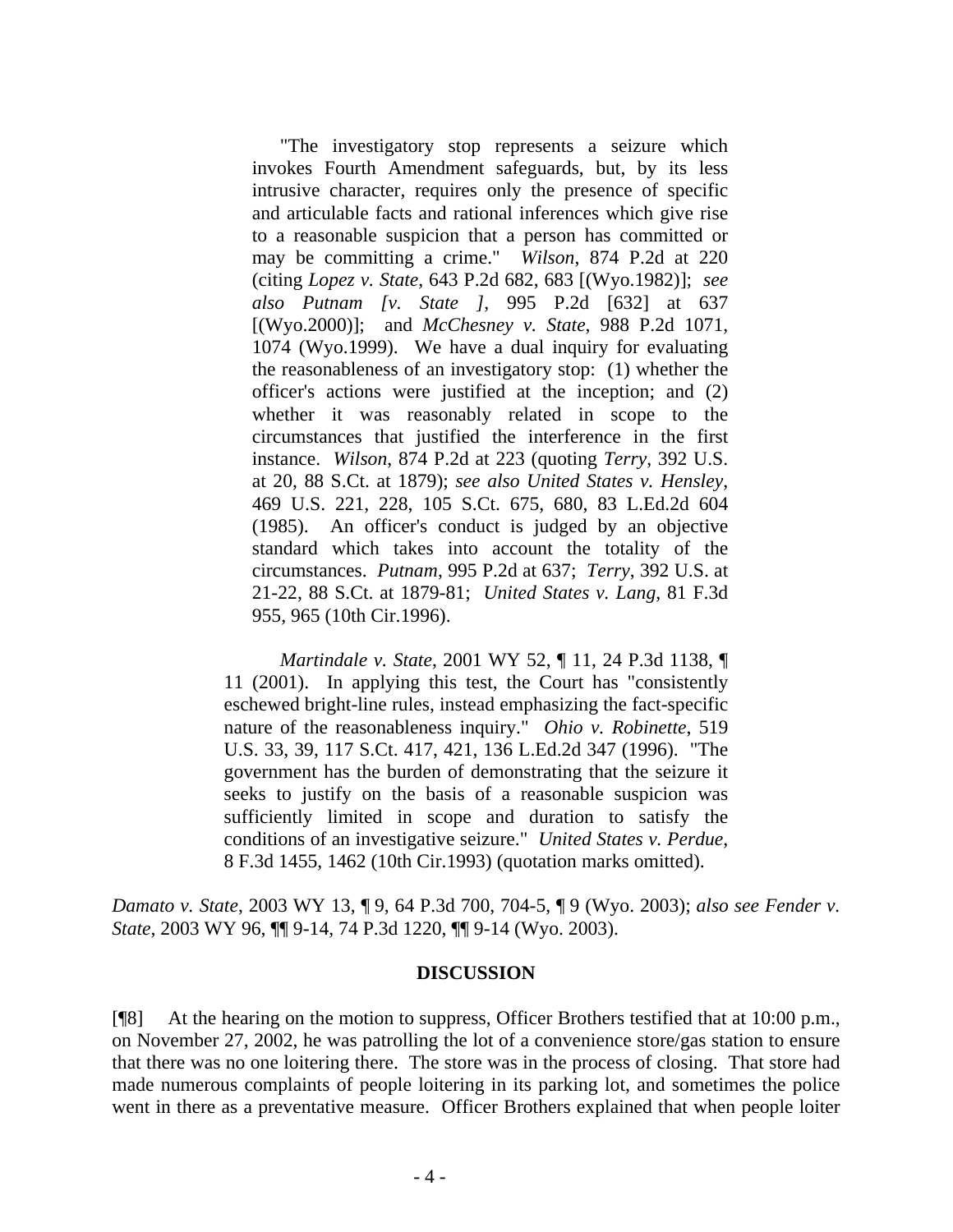in the lot, there is not room for customers to come in and park. Although there was one other unoccupied vehicle in that area of the lot, Officer Brothers took special note of a white Buick on the north side of the store because it appeared that the driver's seat was reclined. The car had Illinois plates, and a check through dispatch revealed that the car belonged to Glen Rice. The car was validly licensed and registered.

[¶9] Officer Brothers decided to contact the occupant of the vehicle to check on his wellbeing and to tell him that he had to move his car from the parking lot. Officer Brothers walked up to the window and knocked on it to make contact with the occupant of the car, who was sleeping in the reclined driver's seat. The occupant, who turned out to be Rice, appeared to awaken and look at Officer Brothers but then "laid back down and acted like he was sleeping again." Officer Brothers rapped on the window again, and this time Rice "picked up his cell phone and acted like he was talking on his cell phone and pointed to the passenger seat." Rice still did not appear to notice Officer Brothers, so he knocked on the window again. On that third attempt, Rice awakened and noticed Officer Brothers. Rice opened his car door, got out of his car (not at the police officer's request), and began to speak with Officer Brothers. Rice smoked a cigarette while they talked.

[¶10] Officer Brothers asked Rice if everything was okay and informed him that he could not sleep in the store parking lot nor could he be in the parking lot if he was not a customer. Rice told Officer Brothers that he was just traveling through and stopped to rest. Officer Brothers asked Rice for identification, and Rice asked Officer Brothers about motels in the area. Rice gave Officer Brothers his Illinois driver's license and an Illinois State ID card. Officer Brothers then had some casual conversation with Rice and he related, after "a bit of a pause," that he was coming from Seattle and was headed to Rapid City. In response to Rice's inquiry, Officer Brothers told Rice it was about a three-hour drive to Rapid City and that he should take a break before he headed out on the road. Rice did not appear to be nervous. Dispatch had checked on Rice's driver's license and determined that there were no warrants or other problems, so Officer Brothers returned the license and the ID card to Rice and testified that at that point he told Rice he was free to go. Officer Brothers also gave Rice directions to some local motels.

[¶11] Officer Brothers turned to walk away but then, after a pause of several seconds (maybe 30 seconds), he turned back and asked Rice if he could ask him some additional questions. Rice indicated that he did not object to answering more questions. By this time Gillette Police Officer Ben Gauthier was also on the scene. Neither police vehicle was blocking Rice's egress from the parking lot, and neither police officer had activated the emergency lights on his patrol car. Officer Brothers waited until after Rice was informed that he was free to go before asking additional questions because "[f]rom my training and understanding that is the proper procedure, that we cannot detain anyone against their will." In his mind, Officer Brothers thought that Rice was aware that he did not have to answer any further questions and that he was free to leave had he chosen to do so.

[¶12] Officer Brothers asked Rice if there were any drugs or controlled substances in his vehicle. Officer Brothers related that Rice "didn't respond to me, just got a blank look and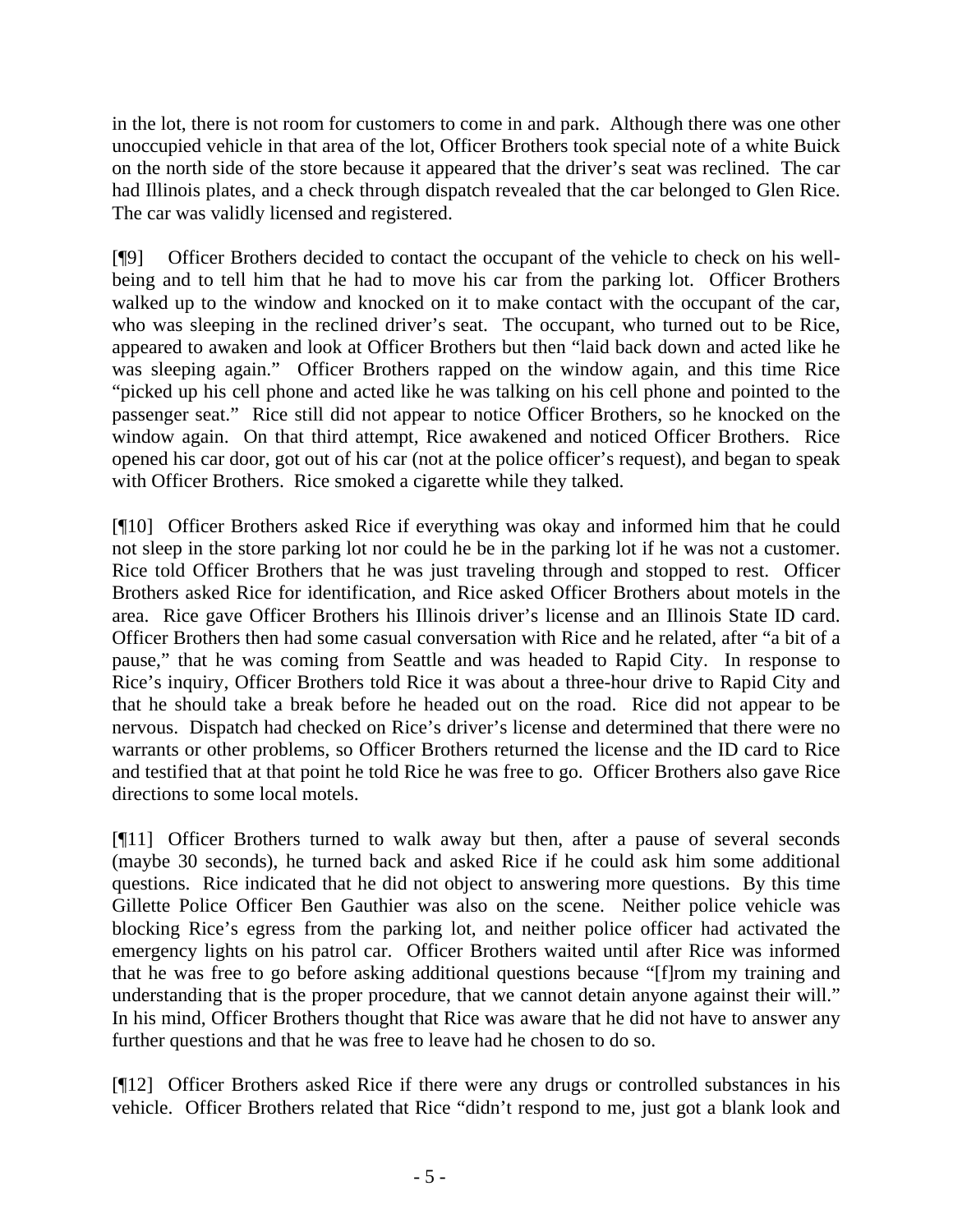then stepped up against the side of his vehicle and placed his head probably within a foot of the side glass of the vehicle and just stared into the vehicle." Officer Bothers then repeated his question and again Rice did not respond. Officer Brothers further testified that "[Rice] eventually looked back up at me and asked me what the question had been. I repeated the question and received the same response. He again placed his face rather close to the window of the vehicle and acted as if he was looking through the vehicle and didn't respond to me." That happened a couple of times, and then Officer Brothers finally asked Rice if he was okay. Rice responded that "he didn't know what I was looking for." When Officer Brothers iterated that he was checking to see if there were any controlled substances in the vehicle, Rice said a friend might have left a joint in the vehicle. Officer Brothers testified that at this point Rice was still free to leave.

[¶13] Officer Brothers asked Rice if he could look in the vehicle, and Rice said he would rather he did not. Officer Brothers then asked Rice if he could run his narcotics dog around the exterior of the vehicle, and Rice consented. Officer Brothers testified that Rice was still free to leave and that he would have allowed him to leave if Rice had wanted to. Officer Brothers retrieved his dog from his car and proceeded to take the dog around the car on a lead (he did not want the dog running free because they were near two busy streets). The dog alerted to the trunk of the vehicle first. As the sniffing process continued, the dog came to the open driver's side door (that Rice had opened and left open during this contact), and the dog alerted to the interior of the car. Officer Brothers testified that in his mind, Rice was still free to leave at that point and that he had not allowed the dog to enter the interior of the car because Rice had not consented to that.

[¶14] At that point, Officer Brothers informed Rice that he thought there were drugs in the car and asked him where they were. Rice indicated that he thought the dog had not found anything, but Officer Brothers said that the dog had. Rice then repeated that there might be a joint in his car left there by a friend. Officer Brothers asked if he knew where it was. Rice initially responded that it was not in his best interests to answer the question. When Officer Brothers repeated his question, Rice told him he had a joint in his pocket. He reached into his pocket and brought out a Carmex<sup>™</sup> container. Rice opened the lid and revealed a green leafy substance that looked and smelled like marijuana. Officer Brothers also asked if Rice had any weapons, and Rice said he had a knife and started to reach for it. Officer Brothers stopped him, out of concern for his personal safety, and handcuffed Rice and placed him under arrest for possession of a controlled substance.

[¶15] After placing Rice under arrest, he conducted a pat down search of his person and retrieved a "stiletto-type knife that is activated by pushing the blade, is spring loaded and shoots open." As the search continued, Officer Brothers placed all the items found in the search of Rice's person on the driver's seat in Rice's car. When Officer Brothers leaned into the car while placing the search items on the driver's seat, he detected a strong odor of fresh marijuana. Rice was placed in Officer Gauthier's car and transported to jail. About 10-15 minutes transpired from the time Officer Brothers first contacted Rice until the time that he was arrested.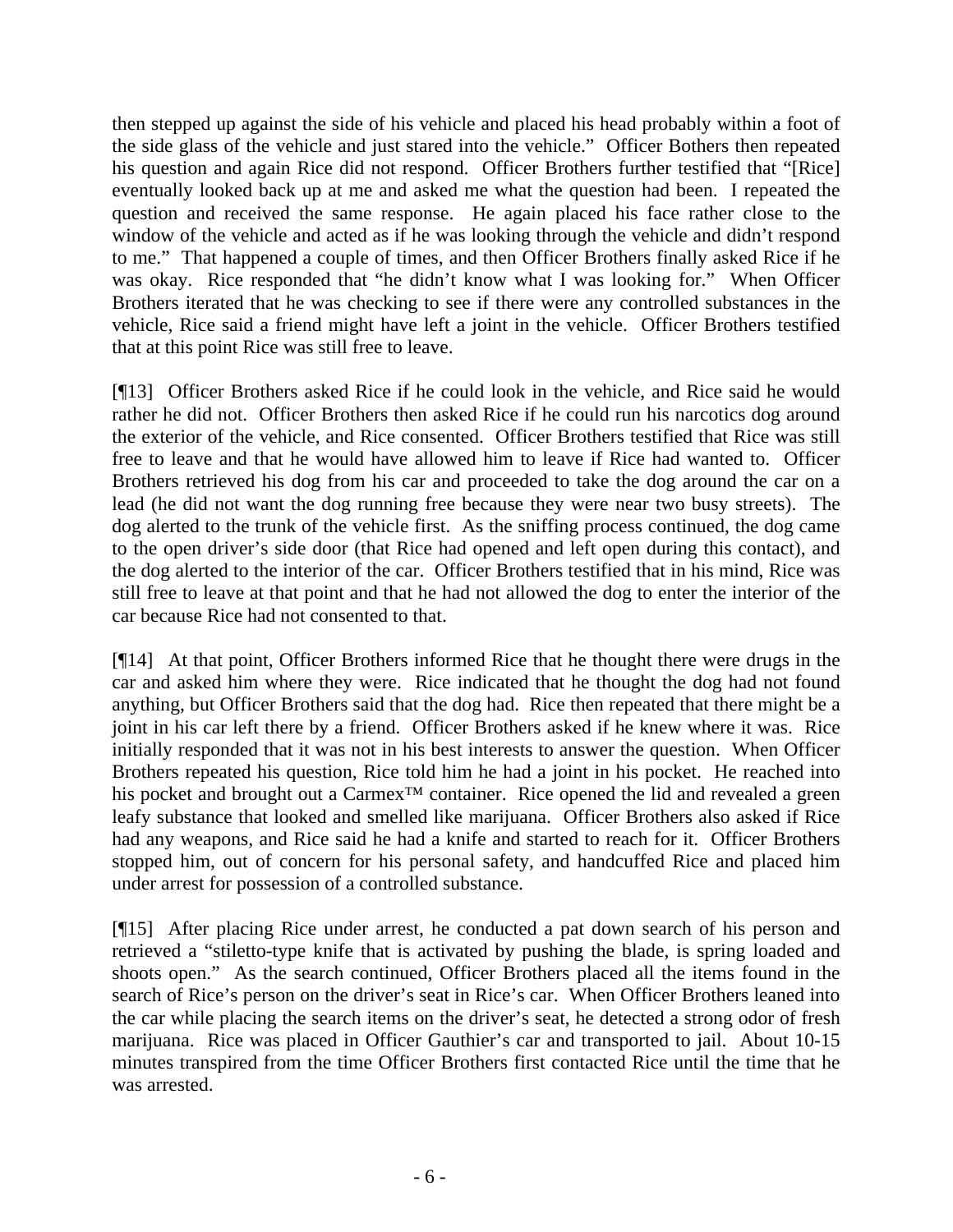[¶16] A second backup police officer, Sergeant Mark Ziska, then arrived on the scene. Ziska was Officer Brothers's supervisor, and Officer Brothers informed Ziska of what he intended to do next. Photographs were taken of Rice's vehicle and the crime scene. Officer Brothers brought out his canine again and had him search the interior of the vehicle. The dog alerted to a suitcase that was located on the passenger seat of Rice's car. Brothers found marijuana in that suitcase. The dog was then removed from the car (this is part of the search procedure), and the search was resumed anew. The dog alerted to drugs in the backseat as well, stuffing his nose deep into the seam where the seat and backrest meet. Officer Brothers found nothing in the backseat, so he used the keys he had to Rice's car to open the trunk. In the trunk Officer Brothers found several pieces of luggage that were stuffed full of plastic bags of marijuana.

[¶17] At this point, Officer Brothers called Detective Steve Wageman to the scene. Wageman determined that Rice's car should be driven to the police department sally port, and Officer Brothers was directed to go to the county attorney's office to begin the process of getting a search warrant for the purpose of further searching the automobile. A warrant was obtained and the luggage from the trunk was searched, revealing about 70 pounds of marijuana. Additional photographs were also taken.

[¶18] Officer Gauthier testified that he arrived on the scene as Officer Brothers was returning the driver's license to Rice and telling him he was free to go. Gauthier participated in much of the "consensual" conversation between him, Rice, and Officer Brothers. Gauthier observed Rice retrieve the Carmex™ container from his pocket and give it to Officer Brothers. He also observed the arrest.

[¶19] Rice testified also. Rice claimed he had been parked at the store for about 10 minutes when a uniformed police officer awakened him as he was trying to "catch my thoughts". He wanted to clear his head and ready himself to get some sleep. When he heard the knock at the window of his car, he awakened and got out of the car. Shortly after he was contacted by the police officer, his watch alarm went off (he had set it to go off in ten minutes, which was 10:00 p.m.). The police officer asked for his ID, a request that Rice did not believe he could refuse. Continuing, Rice testified that he gave his driver's license, state ID card, and insurance card to the officer and they were never returned to him nor was he told that he was free to leave. Rice related that the interrogation was not interrupted by a pause, as Officer Brothers claimed, and that he did not consent to the search of the exterior of his car by the canine. Rice conceded that the police officers asked about his welfare, that the conversation was cordial, and that they gave him directions to a motel. He conceded that he was not threatened in any way and that he had not been formally arrested when he gave up his Carmex™ container with the marijuana in it. Rice did relate that the second question he was asked (after "are you okay") was if he was using methamphetamine and if he had marijuana in his car. Rice estimated the encounter lasted "ten to 30 minutes."

[¶20] After hearing all of the offered evidence and the arguments from counsel, the district court took the matter under advisement and issued a decision letter. In its decision letter, the district court found that Officer Brothers returned Rice's driver's license and ID card to him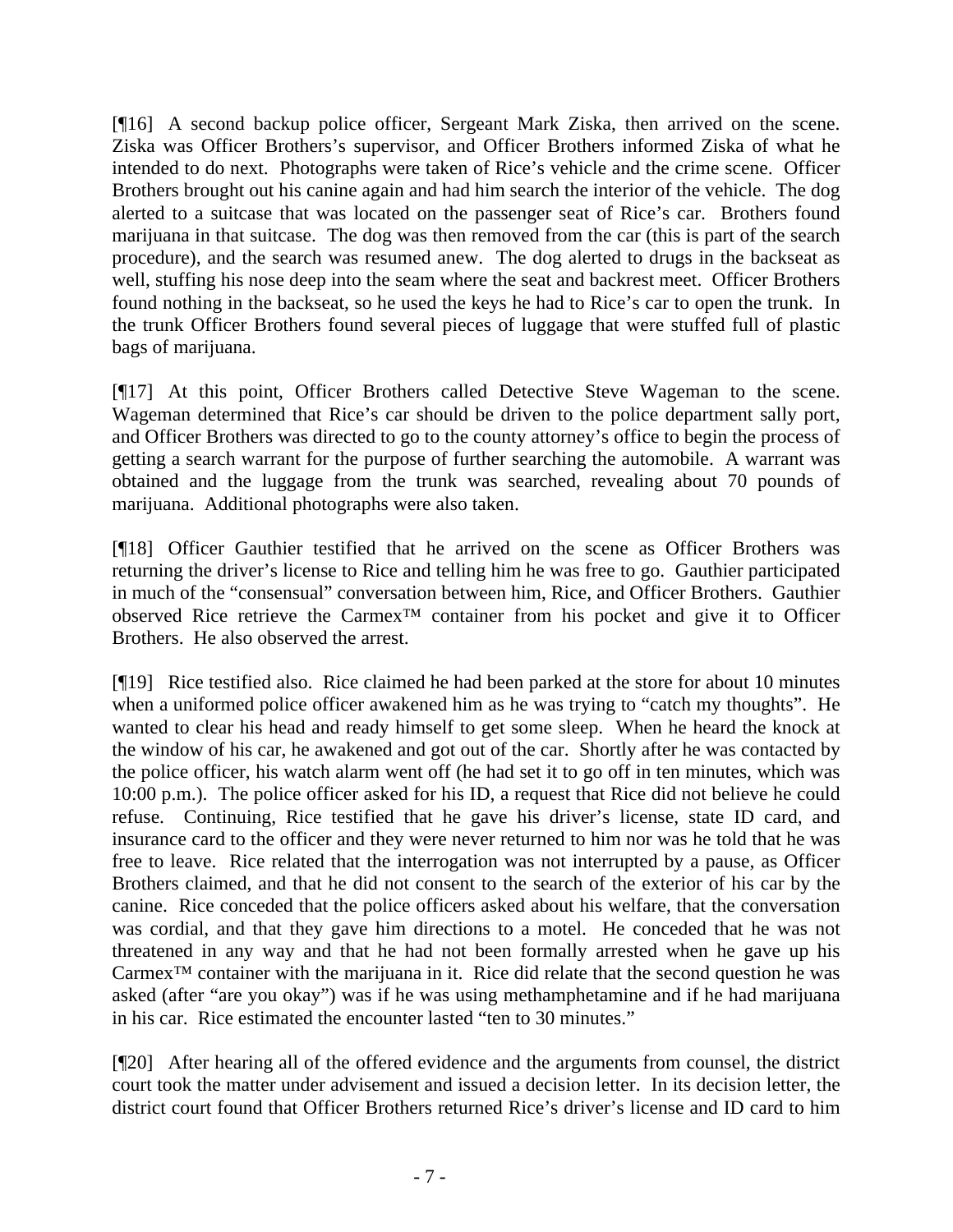and told him he was free to go. The district court resolved other conflicts in the facts in favor of the State as well, finding that the police officers were the more credible witnesses and that Rice consented to the initial canine sniff of the exterior of his car. When Rice was confronted with the results of the canine sniff, he voluntarily produced a container with marijuana in it and was arrested for possession of marijuana. The district court's brief decision letter articulated this reasoning:

> [Rice] argues first that Officer Brothers has no right to ask [Rice] for identification given the circumstances of the case and as set forth in *United States v. McSwain*, 29 F.3d 558 (10<sup>th</sup>) Cir. 1994). While this Court believes that *McSwain* is distinguishable in that the officers here had had 95 calls about loitering in the Kwik Stop parking lot, assuming *arguendo* that *McSwain* applies, here the purpose for the *McSwain* rule vanished once the officer returned [Rice's] driver's license and told him that he was free to go.

> [Rice] next argues that the methodology undertaken here by the police was little more than a trained ruse, that ruse being that once an officer tells someone that they are free to go there is an immediate, wrongful and coercive request for permission to search for some other information which may lead to the discovery of contraband. Rather, the Court finds that the nature of the Officer's inquiry here was in accordance with the holding in *United States v. Guzman*, 864 F.2d 1512 (10<sup>th</sup> Cir. 1988).

> Finally, the Court has reviewed this case in the context of the holding in *Damato v. State*, 2003 WY 13, and finds that the factual situation of the case at bar is distinguishable. Once again, in the present case, the evidence is that the Officer concluded his business with [Rice], returned [his] driver's license and, at that point, [Rice] was free to go. Unlike *Damato*, no pat-down of defendant was conducted and, in fact, the testimony was that during the initial encounter the Officer never touched [Rice]. Moreover, [Rice] here produced the lip balm canister for the Officer after Duke [the canine] walked around the exterior of [Rice's] Buick and alerted at several locations.

[¶21] Rice contends that: (1) The initial investigatory stop was invalid; (2) the scope and duration of the investigatory stop exceeded Officer Brothers' justifications for detaining Rice; (3) Officer Brothers had no reasonable suspicion to retain Rice's identification cards and run a criminal background check, detaining him the entire time; and (4) even if this Court finds his identification was returned to him and Rice was informed he was free to go, the investigatory stop continued, and Rice was detained the entire time until he was arrested.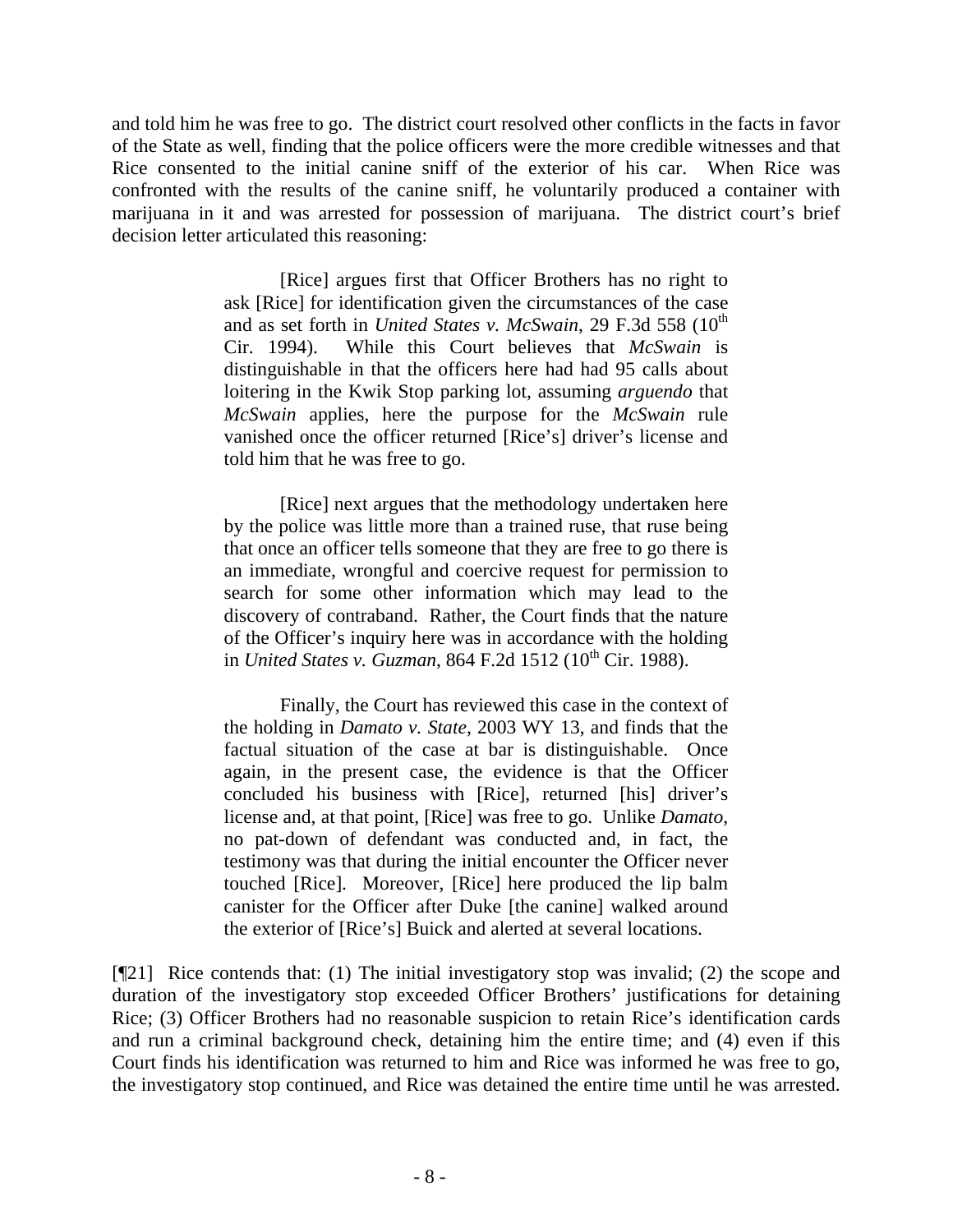Because his detention was illegal, Rice continues, the statements Rice made and the marijuana seized must be suppressed as "fruits of the poisonous tree."

[¶22] Rice acknowledges that our review here is limited to a consideration of the Federal Constitution's Fourth Amendment because no analysis based on Wyoming's parallel constitutional provision was offered below (nor was it offered in Rice's appellate brief). *See Damato*, ¶¶ 8 and 11. Rice also concedes this case does not involve a traditional "traffic stop," but he does characterize it as an "investigatory stop." The State's argument is also premised on the assumption that this was an "investigatory stop," and the district court's reasoning also appears to have adopted that stance. *See Eckenrod v. State*, 2003 WY 51,  $\P$  13, 67 P.3d 635, 639-40,  $\P$  13 (Wyo. 2003).<sup>2</sup>

[¶23] In essence, Rice challenges the authority/reasonableness of the police "contacting" him at all, as he lay sleeping in his automobile in a convenience store parking lot. Failing that, Rice contends that if the "contact"/investigatory stop is deemed reasonable, that its scope was unreasonable. The police had no "suspicions" about Rice, beyond requiring him not to park in the parking lot, and to move on if his condition permitted (hence, the inquiry as to whether he was okay). Under the standard of review we have identified above, it is incumbent on this Court to evaluate the reasonableness of the investigatory stop and whether it was reasonably related in scope and time to the circumstances that justified the interference in the first instance. Of course, an individual's valid consent to search, as well as purely voluntary admissions, obviates the requirement of "suspicion" or probable cause. Rice contends that he did not consent, but the district court, in the process of weighing the credibility of the witnesses (Rice and the police officers), determined that the police officers were more credible.

[¶24] The State contends that it has an "obvious" interest in preventing motorists from sleeping in their cars in convenience store parking lots. Thus, the limited intrusion into Rice's protected rights was reasonable. The police officer articulated the purposes of his contact with Rice to be to inquire about his well-being and tell him to move along if, in fact, he was all right. We agree that the police officer's initial contact with Rice was reasonable under these circumstances. Continuing, the State also contends that Rice voluntarily got out of his car (leaving the driver's side car door open) and engaged in a conversation with the police directed to ascertaining Rice's well-being and to get him to move along, in particular to a motel to get some rest. Rice concurred with the characterization of his contact with the police as cordial. Since the entire encounter, from start to Rice's arrest, lasted only10 to 15 minutes, the initial discussion could only have been a few minutes. We conclude that the scope and duration of the police officers' initial contact with Rice was also reasonable. The evidence presented at the suppression hearing supports the district court's conclusion that at the end of that reasonable period of detention, Rice's driver's license and other papers were returned to him, and he was informed that he was free to go.

 $\frac{1}{2}$ We accept the parties' and the district court's concessions that this incident was an "investigatory stop." However, we will conclude that closer analysis reveals it to be a "consensual" or "voluntary" encounter.